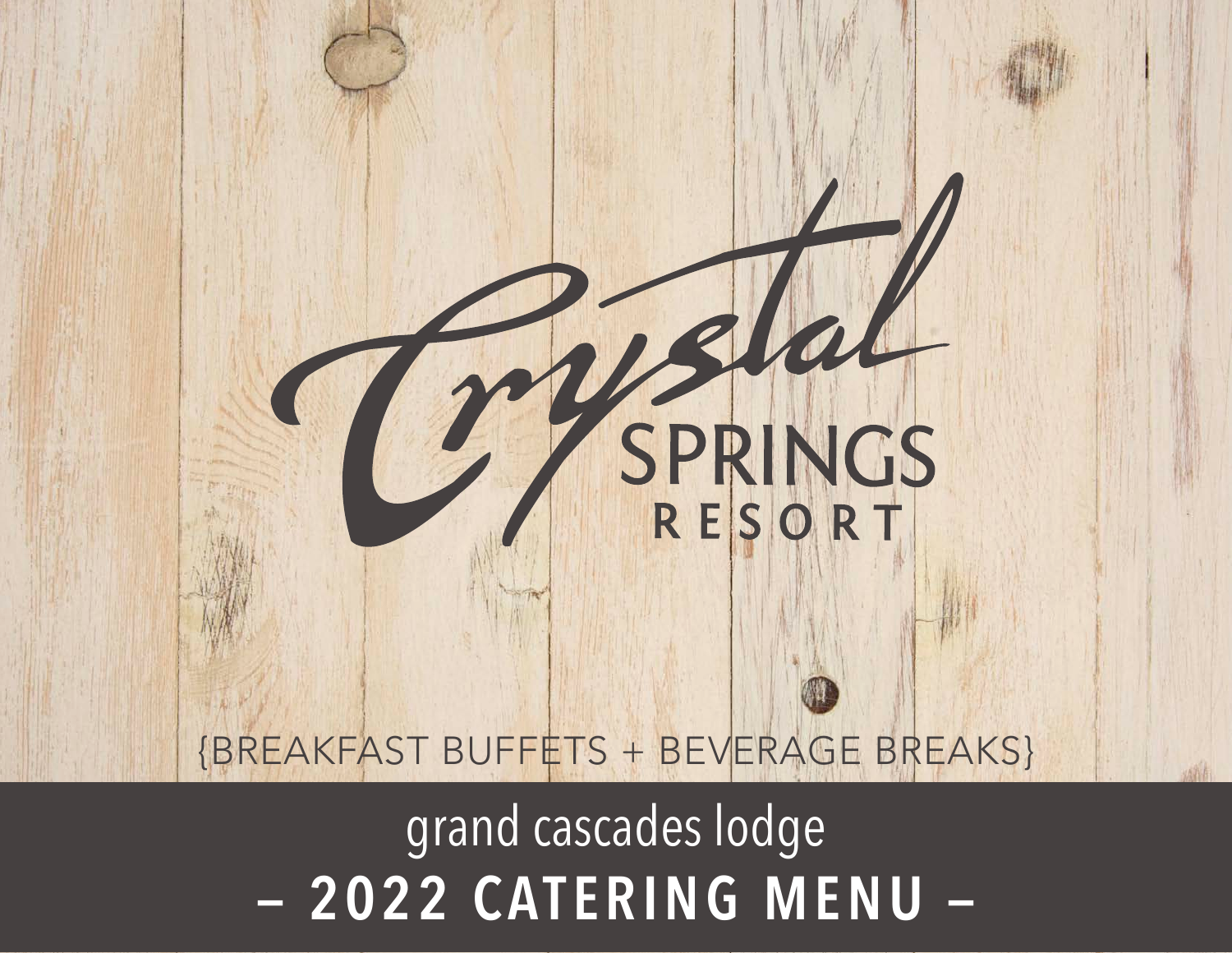# {CONTINENTAL BREAKFAST BUFFETS} MINIMUM OF 10 GUESTS REQUIRED

## **THE SUNRISE \$14.95 Per Person**

#### **CHILLED SEASONAL JUICES**

Red Jacket Apple, Grapefruit, Orange

#### **ORGANIC FREE TRADE BREWED COFFEE & TEAS**

#### **WHOLE & SLICED SEASONAL FRUITS**

#### **BAKERY BASKET**

House Baked Muffins & Scones, Danish, New York Style Bagels Housemade Fruit Preserves Honey, Sweet Jersey Cow Butter, Cream Cheese

## **THE HEALTHY CHOICE \$19.95 Per Person**

#### **CHILLED SEASONAL JUICES**

Red Jacket Apple, Grapefruit, Orange

#### **ORGANIC FREE TRADE BREWED COFFEE & TEAS**

#### **WHOLE & SLICED SEASONAL FRUITS**

#### **BAKERY BASKET**

House Baked Muffins & Scones, Danish, New York Style Bagels Housemade Fruit Preserves Honey, Sweet Jersey Cow Butter, Cream Cheese

#### **MUESLI BAR**

Housemade Organic Granola, Assorted Cereals Pennington Farms — Whole, Low-Fat & Skim Milk Dried Organic Stoned Fruits Fresh Banana Assorted Organic Low Fat Fruit Yogurts

## **THE NEW YORKER \$26.95 Per Person**

#### **CHILLED SEASONAL JUICES**

Red Jacket Apple, Grapefruit, Orange

#### **ORGANIC FREE TRADE BREWED COFFEE & TEAS**

#### **WHOLE & SLICED SEASONAL FRUITS**

#### **BAKERY BASKET**

House Baked Muffins & Scones, Danish, New York Style Bagels Housemade Fruit Preserves Honey, Sweet Jersey Cow Butter, Cream Cheese

**SMOKED SALMON** Traditional Accoutrements

#### **MUESLI BAR**

Housemade Organic Granola, Assorted Cereals Pennington Farms — Whole, Low-Fat & Skim Milk Dried Organic Stoned Fruits Fresh Banana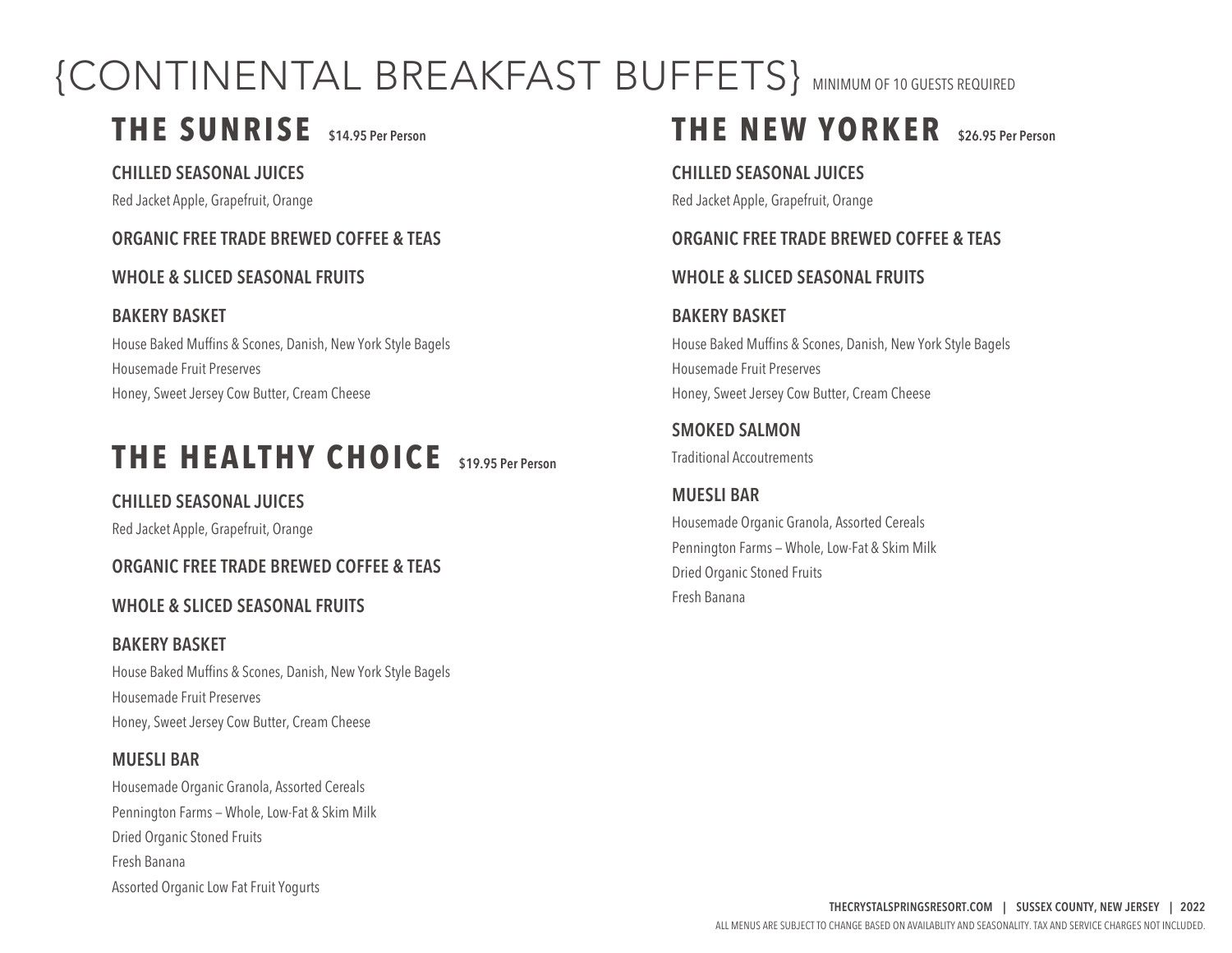## {FULL AMERICAN BREAKFAST BUFFET} MINIMUM OF 20 GUESTS REQUIRED

## **ALL AMERICAN BREAKFAST \$29.95 Per Person**

#### **CHILLED SEASONAL JUICES**

Red Jacket Apple, Grapefruit, Orange

#### **ORGANIC FREE TRADE BREWED COFFEE & TEAS**

#### **WHOLE & SLICED SEASONAL FRUITS**

#### **BAKERY BASKET**

House Baked Muffins & Scones, Danish, New York Style Bagels Housemade Fruit Preserves Honey, Sweet Jersey Cow Butter, Cream Cheese

#### **MUESLI BAR**

Housemade Organic Granola Assorted Cereals Pennington Farms — Whole, Low-Fat & Skim Milk Dried Organic Stoned Fruits Fresh Banana Assorted Organic Low Fat Fruit Yogurts

#### **CHAFERED SELECTIONS**

Brioche French Toast — Local Maple Syrup Scrambled Cage Free Eggs Applewood Smoked Bacon Breakfast Sausage Links Pine Island Russet Breakfast Potatoes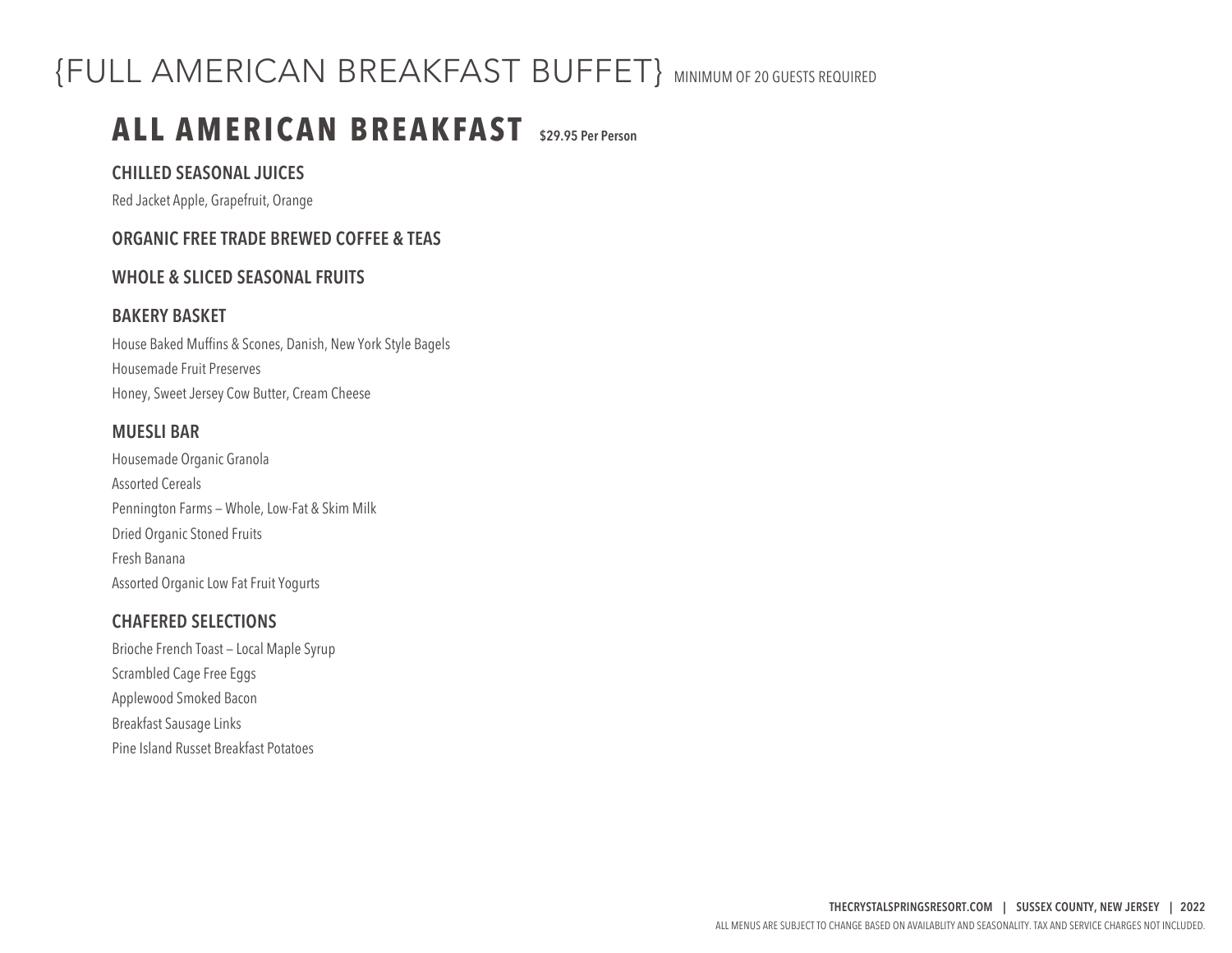# {BRUNCH BUFFET} MINIMUM OF 50 GUESTS REQUIRED **\$49.95 Per Adult | \$19.95 Per Child {6-12} | Children 5 & Under — Free**

**A \$150 service fee will be added to menus requiring an attendant.**

#### **CHILLED SEASONAL JUICES**

Red Jacket Apple, Grapefruit, Orange

#### **ORGANIC FREE TRADE BREWED COFFEE & TEAS**

#### **WHOLE & SLICED SEASONAL FRUITS**

#### **BAKERY BASKET**

House Baked Muffins & Scones, Danish, New York Style Bagels Housemade Fruit Preserves Honey, Sweet Jersey Cow Butter, Cream Cheese

#### **CHILLED PRESENTATIONS**

Mixed Field Greens & Seasonal Vegetables — Assorted Dressings Fresh Mozzarella & Roasted Peppers — Aged Balsamic Vinegar & Fresh Basil Heirloom Bean Salad

## CHEF'S STATIONS **{ATTENDANT REQUIRED FOR EACH STATION}**

#### **CHAFER ENTRÉES**

Fluffy Scrambled Local Farm Eggs Applewood Smoked Bacon Breakfast Sausage Links Pine Island Russet Breakfast Potatoes Rigatoni — Pomodoro Sauce, Ricotta & Fresh Basil Grilled Chicken Breast — Forest Mushrooms & Marsala Wine Scottish Salmon — Seasonal Vegetables

#### **CHEF'S PATISSERIE TABLE**

Assorted Sliced Cakes Profiteroles & Tartlets Brownies & Fresh Baked Cookies